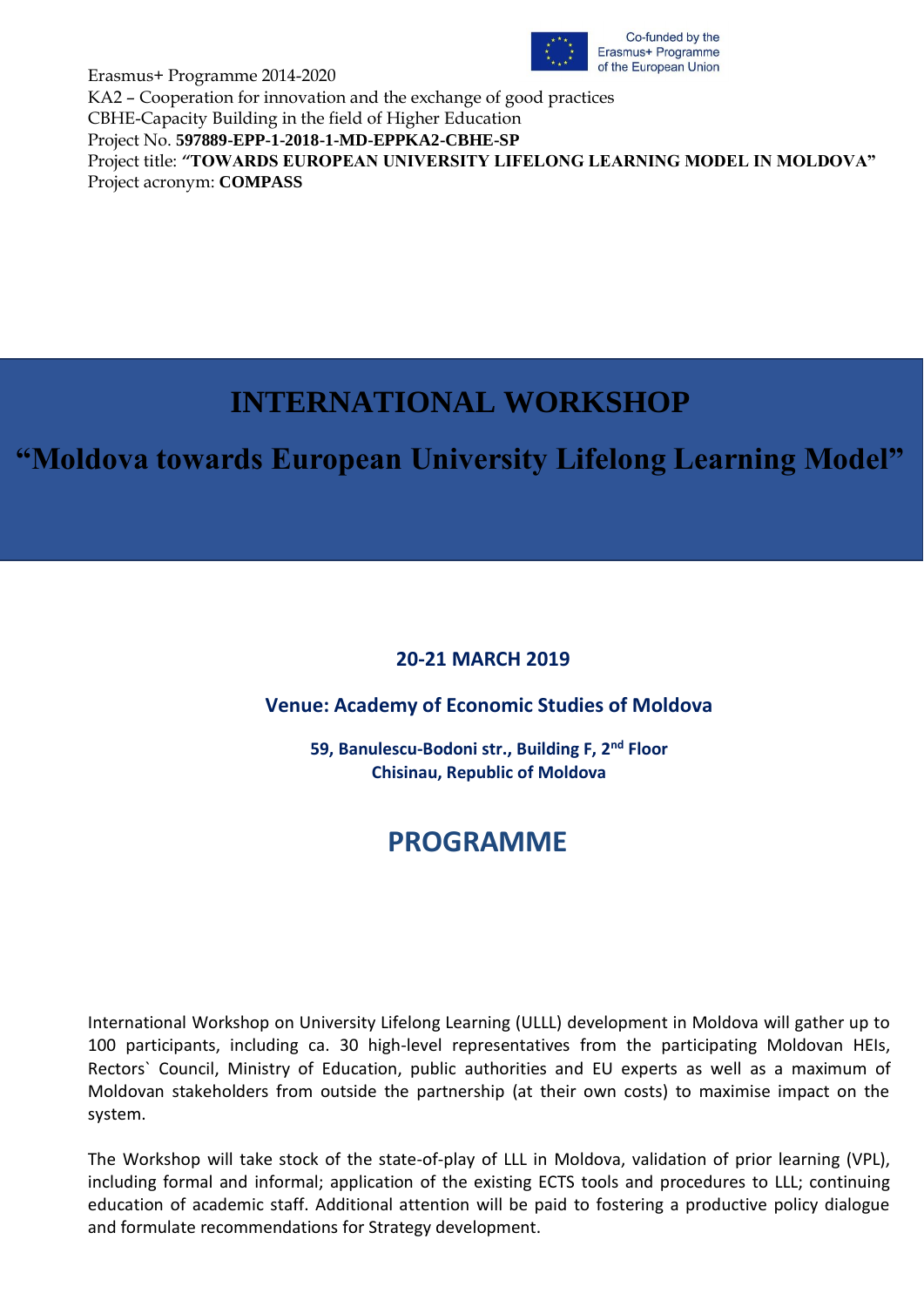

#### Erasmus+ Programme 2014-2020

KA2 – Cooperation for innovation and the exchange of good practices

CBHE-Capacity Building in the field of Higher Education

Project No. **597889-EPP-1-2018-1-MD-EPPKA2-CBHE-SP**

Project title: *"***TOWARDS EUROPEAN UNIVERSITY LIFELONG LEARNING MODEL IN MOLDOVA"** Project acronym: **COMPASS**

| <b>WEDNSDAY, 20th MARCH 2019</b>           |                                                                                                                                                                                                                                                                                                                                                                                                                                                                                                            |                                                                                                                                                                                                                                                                                                                  |
|--------------------------------------------|------------------------------------------------------------------------------------------------------------------------------------------------------------------------------------------------------------------------------------------------------------------------------------------------------------------------------------------------------------------------------------------------------------------------------------------------------------------------------------------------------------|------------------------------------------------------------------------------------------------------------------------------------------------------------------------------------------------------------------------------------------------------------------------------------------------------------------|
| $08.30 - 09.00$                            | <b>Registration of participants</b>                                                                                                                                                                                                                                                                                                                                                                                                                                                                        | 2 <sup>nd</sup> floor Hall, Building F                                                                                                                                                                                                                                                                           |
| $09.00 - 10.00$                            | <b>Welcome and Opening session</b><br><b>Room 203 F</b><br>Olesea SIRBU, COMPASS grant coordinator, Vice-Rector for International Relations<br>and European Projects, Academy of Economic Studies of Moldova (ASEM)<br>Ala COTELNIC, Vice-Rector for Academic activities, ASEM<br>Nadejda VELISCO, Ministry of Education, Culture and Research of Moldova<br>Carme ROYO, COMPASS academic coordinator, European University Continuing<br>Education Network (EUCEN), Belgium                                |                                                                                                                                                                                                                                                                                                                  |
| $10:00 - 13:00$                            |                                                                                                                                                                                                                                                                                                                                                                                                                                                                                                            | PLENARY SESSION I: Experience of EU project's partners in ULLL development                                                                                                                                                                                                                                       |
| <b>Moderator:</b>                          | <b>Education Network (EUCEN), Belgium</b>                                                                                                                                                                                                                                                                                                                                                                                                                                                                  | Carme ROYO, COMPASS academic coordinator, European University Continuing                                                                                                                                                                                                                                         |
| Speakers: (20 min/each)                    | Jonas Meyer, University of Graz, Austria<br>Timo Halttunen, University of Turku, Finland<br>Stephanie Nestawal, Donau University of Krems, Austria<br>۰.<br><b>4 Anna SABADELL</b> , University of Barcelona, Spain<br>Stefano Poli, Genova University, Italy<br>┻<br><b>Ulle KESLI, University of Tartu, Estonia</b><br><b>Tamer Atabarut</b> , Bogazici University, Turkey<br>Abdeslam Mamoune, University of Brest, France<br>10.30 - 11.00 Coffee break (ASEM, 2 <sup>nd</sup> floor Hall, Building F) |                                                                                                                                                                                                                                                                                                                  |
| $13:00 - 13.30$                            | <b>Discussions</b>                                                                                                                                                                                                                                                                                                                                                                                                                                                                                         |                                                                                                                                                                                                                                                                                                                  |
| $13:30 - 14:30$                            | <b>LUNCH &amp; NETWORKING</b>                                                                                                                                                                                                                                                                                                                                                                                                                                                                              | 2nd floor Hall, Building F                                                                                                                                                                                                                                                                                       |
| $14:30 - 17:00$                            | and national levels                                                                                                                                                                                                                                                                                                                                                                                                                                                                                        | PLENARY SESSION II: Experience of Moldova in LLL development at institutional                                                                                                                                                                                                                                    |
| <b>Moderator:</b>                          | Aurelia BRAGUTA, PhD, associate prof. director, School for Continuing<br><b>Education, ASEM</b>                                                                                                                                                                                                                                                                                                                                                                                                            |                                                                                                                                                                                                                                                                                                                  |
| Speakers: (20 min/each)<br>$16.20 - 17.00$ | ÷<br>and Research of the Republic of Moldova<br>₩<br>University of Moldova<br>Moldova<br><b>Discussions</b>                                                                                                                                                                                                                                                                                                                                                                                                | Cristina Denita, Head of Department for LLL, Ministry of Education, Culture<br>Maria Vasiliev, Head of Department for Continuing Education, Technical<br>Tatiana Tintiuc, Vice - Rector, Institute for Continuing Education of Moldova<br>Elena Tap, Dean of Department for LLL, State Pedagogical University of |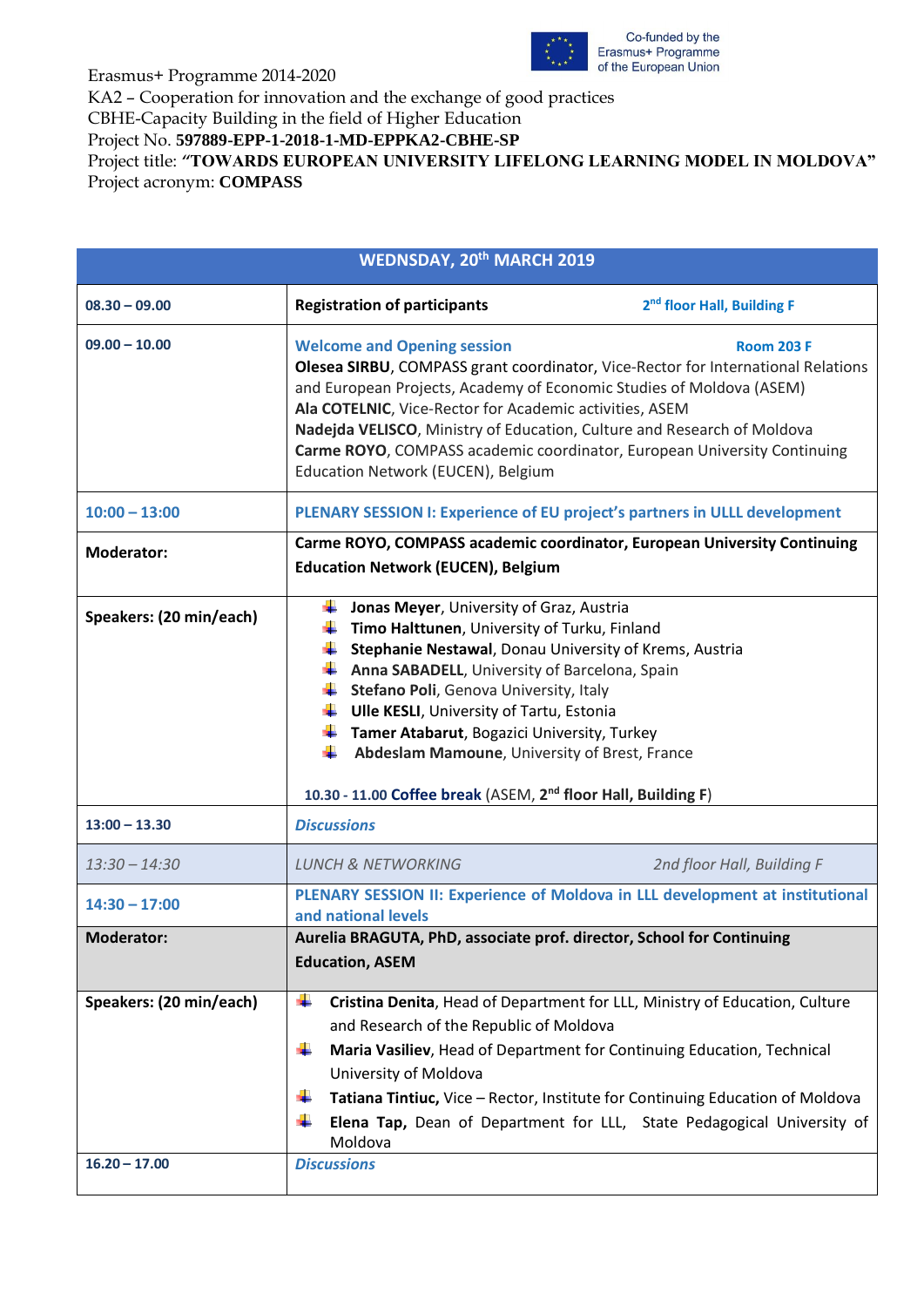

#### Erasmus+ Programme 2014-2020

KA2 – Cooperation for innovation and the exchange of good practices

CBHE-Capacity Building in the field of Higher Education

Project No. **597889-EPP-1-2018-1-MD-EPPKA2-CBHE-SP**

Project title: *"***TOWARDS EUROPEAN UNIVERSITY LIFELONG LEARNING MODEL IN MOLDOVA"** Project acronym: **COMPASS**

| <b>THURSDAY, 21th MARCH 2019 - MORNING SESSION</b> |                                                                                                                                                                                                                 |                                                                                                                                                                                                                                                                                                                                                                                                                                                                                                                                                                                                                                                                                                                                                                                                                                                       |  |
|----------------------------------------------------|-----------------------------------------------------------------------------------------------------------------------------------------------------------------------------------------------------------------|-------------------------------------------------------------------------------------------------------------------------------------------------------------------------------------------------------------------------------------------------------------------------------------------------------------------------------------------------------------------------------------------------------------------------------------------------------------------------------------------------------------------------------------------------------------------------------------------------------------------------------------------------------------------------------------------------------------------------------------------------------------------------------------------------------------------------------------------------------|--|
|                                                    |                                                                                                                                                                                                                 |                                                                                                                                                                                                                                                                                                                                                                                                                                                                                                                                                                                                                                                                                                                                                                                                                                                       |  |
| $09.30 - 10.00$                                    | Registration of participants                                                                                                                                                                                    | 2nd floor Hall, Building F                                                                                                                                                                                                                                                                                                                                                                                                                                                                                                                                                                                                                                                                                                                                                                                                                            |  |
| $10:00 - 13:30$                                    | Workshop: Setting up the basics for ULLL in Moldova                                                                                                                                                             |                                                                                                                                                                                                                                                                                                                                                                                                                                                                                                                                                                                                                                                                                                                                                                                                                                                       |  |
| <b>Moderators:</b>                                 | Timo Halttunen, Tiina Anttila, Francesca Uras                                                                                                                                                                   |                                                                                                                                                                                                                                                                                                                                                                                                                                                                                                                                                                                                                                                                                                                                                                                                                                                       |  |
| <b>Description/ tasks</b>                          | <b>Working in group:</b><br>university lifelong learning<br>points:<br>their case in the Plenary after the coffee break.                                                                                        | The main aim of the workshop is to identify needs of different adults and organisations for<br>After a presentation of case examples (15 mins), the attendants are split into smaller groups<br>with one member of European project team in every group. Groups will discuss the following<br>1) What can university offer for this client (individual/group of learners)?<br>2) How will you organize the learning process (part-time, full time, evening, seminar)<br>3) What do we need to know more in order to provide these services?<br>One member in each group will be taking notes on a flip-chart and the whole group will present                                                                                                                                                                                                         |  |
| $11.00 - 11.30$                                    | Coffee break                                                                                                                                                                                                    | ASEM, 2nd floor Hall, Building F                                                                                                                                                                                                                                                                                                                                                                                                                                                                                                                                                                                                                                                                                                                                                                                                                      |  |
|                                                    | <b>Plenary:</b><br>and university lifelong learning strategies to fulfil them.<br>questions:<br>for MD?)<br>ministry help?)<br>ULLL in MD? who will benefit? how?)<br>management group for further development. | The aim of this plenary session is to discuss the identified needs of different customer segments<br>Firstly, each group will present their cases and other groups will give feedback.<br>Secondly, European partners will share their experiences in similar cases.<br>Thirdly, the group will discuss the project work based on these needs with the following<br>1) what LLL structures need to be created (which models of LLL are available? which one is best<br>2) what kind of legislation is needed (what is needed in order to implement ULLL? how can the<br>3) what kind of organizational strategies need to be in place for ULLL (why you want to have<br>4) what kind of training is needed for university staff and how should we proceed<br>European partners will take notes on the discussion and present the needs to the project |  |
| $13.30 - 14.30$                                    | <b>LUNCH &amp; NETWORKING</b>                                                                                                                                                                                   | 2nd floor Hall, Building F                                                                                                                                                                                                                                                                                                                                                                                                                                                                                                                                                                                                                                                                                                                                                                                                                            |  |